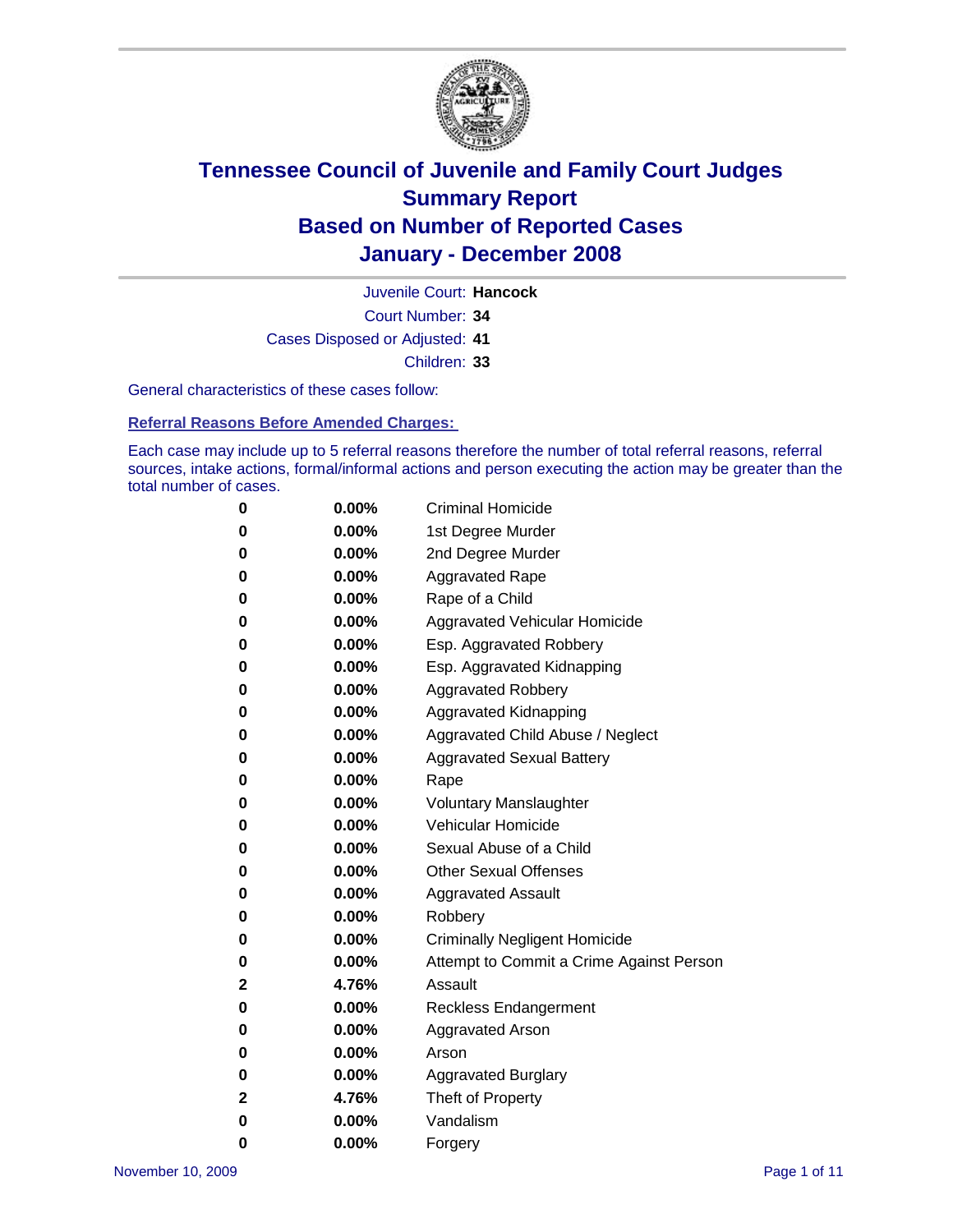

Juvenile Court: **Hancock**

Court Number: **34**

Cases Disposed or Adjusted: **41**

Children: **33**

#### **Referral Reasons Before Amended Charges:**

Each case may include up to 5 referral reasons therefore the number of total referral reasons, referral sources, intake actions, formal/informal actions and person executing the action may be greater than the total number of cases.

| 0 | 0.00% | <b>Worthless Checks</b>                                     |
|---|-------|-------------------------------------------------------------|
| 0 | 0.00% | Illegal Possession / Fraudulent Use of Credit / Debit Cards |
| 0 | 0.00% | <b>Burglary</b>                                             |
| 0 | 0.00% | Unauthorized Use of a Vehicle                               |
| 0 | 0.00% | <b>Cruelty to Animals</b>                                   |
| 0 | 0.00% | Sale of Controlled Substances                               |
| 0 | 0.00% | <b>Other Drug Offenses</b>                                  |
| 1 | 2.38% | <b>Possession of Controlled Substances</b>                  |
| 0 | 0.00% | <b>Criminal Attempt</b>                                     |
| 0 | 0.00% | Carrying Weapons on School Property                         |
| 1 | 2.38% | Unlawful Carrying / Possession of a Weapon                  |
| 0 | 0.00% | <b>Evading Arrest</b>                                       |
| 0 | 0.00% | Escape                                                      |
| 1 | 2.38% | Driving Under Influence (DUI)                               |
| 3 | 7.14% | Possession / Consumption of Alcohol                         |
| 0 | 0.00% | Resisting Stop, Frisk, Halt, Arrest or Search               |
| 0 | 0.00% | <b>Aggravated Criminal Trespass</b>                         |
| 0 | 0.00% | Harassment                                                  |
| 0 | 0.00% | Failure to Appear                                           |
| 0 | 0.00% | Filing a False Police Report                                |
| 0 | 0.00% | Criminal Impersonation                                      |
| 0 | 0.00% | <b>Disorderly Conduct</b>                                   |
| 0 | 0.00% | <b>Criminal Trespass</b>                                    |
| 0 | 0.00% | <b>Public Intoxication</b>                                  |
| 0 | 0.00% | Gambling                                                    |
| 0 | 0.00% | Traffic                                                     |
| 0 | 0.00% | <b>Local Ordinances</b>                                     |
| 1 | 2.38% | Violation of Wildlife Regulations                           |
| 0 | 0.00% | Contempt of Court                                           |
| 0 | 0.00% | <b>Violation of Probation</b>                               |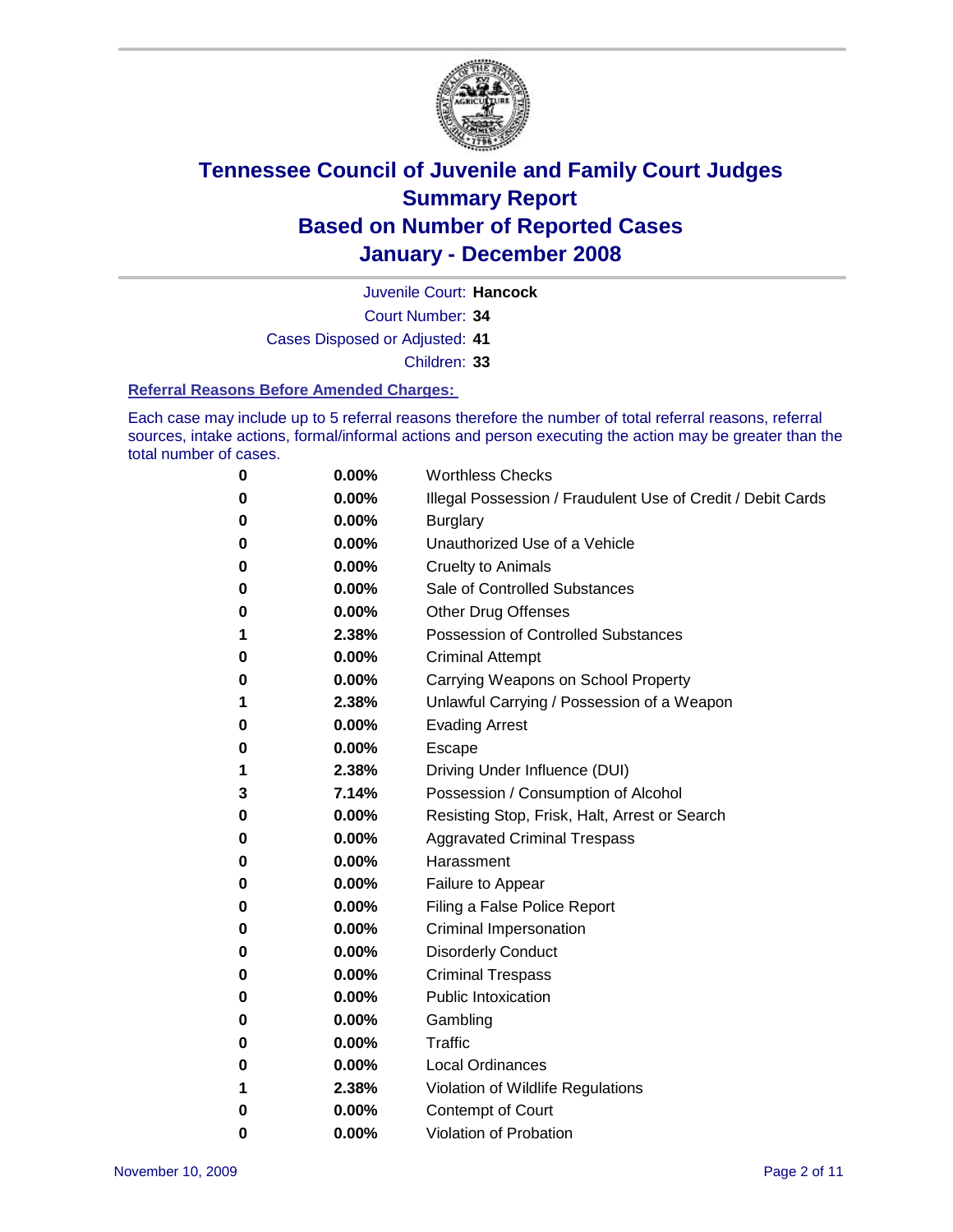

Court Number: **34** Juvenile Court: **Hancock** Cases Disposed or Adjusted: **41** Children: **33**

#### **Referral Reasons Before Amended Charges:**

Each case may include up to 5 referral reasons therefore the number of total referral reasons, referral sources, intake actions, formal/informal actions and person executing the action may be greater than the total number of cases.

| 0  | $0.00\%$ | Violation of Aftercare                 |
|----|----------|----------------------------------------|
| 0  | 0.00%    | <b>Unruly Behavior</b>                 |
| 18 | 42.86%   | Truancy                                |
| 0  | 0.00%    | In-State Runaway                       |
| 0  | 0.00%    | Out-of-State Runaway                   |
| 7  | 16.67%   | Possession of Tobacco Products         |
| 6  | 14.29%   | Violation of a Valid Court Order       |
| 0  | 0.00%    | Violation of Curfew                    |
| 0  | 0.00%    | <b>Sexually Abused Child</b>           |
| 0  | 0.00%    | <b>Physically Abused Child</b>         |
| 0  | 0.00%    | Dependency / Neglect                   |
| 0  | $0.00\%$ | <b>Termination of Parental Rights</b>  |
| 0  | $0.00\%$ | <b>Violation of Pretrial Diversion</b> |
| 0  | 0.00%    | Violation of Informal Adjustment       |
| 0  | 0.00%    | <b>Judicial Review</b>                 |
| 0  | 0.00%    | <b>Administrative Review</b>           |
| 0  | $0.00\%$ | <b>Foster Care Review</b>              |
| 0  | 0.00%    | Custody                                |
| 0  | 0.00%    | Visitation                             |
| 0  | 0.00%    | Paternity / Legitimation               |
| 0  | 0.00%    | <b>Child Support</b>                   |
| 0  | 0.00%    | <b>Request for Medical Treatment</b>   |
| 0  | 0.00%    | <b>Consent to Marry</b>                |
| 0  | 0.00%    | Other                                  |
| 42 | 100.00%  | <b>Total Referrals</b>                 |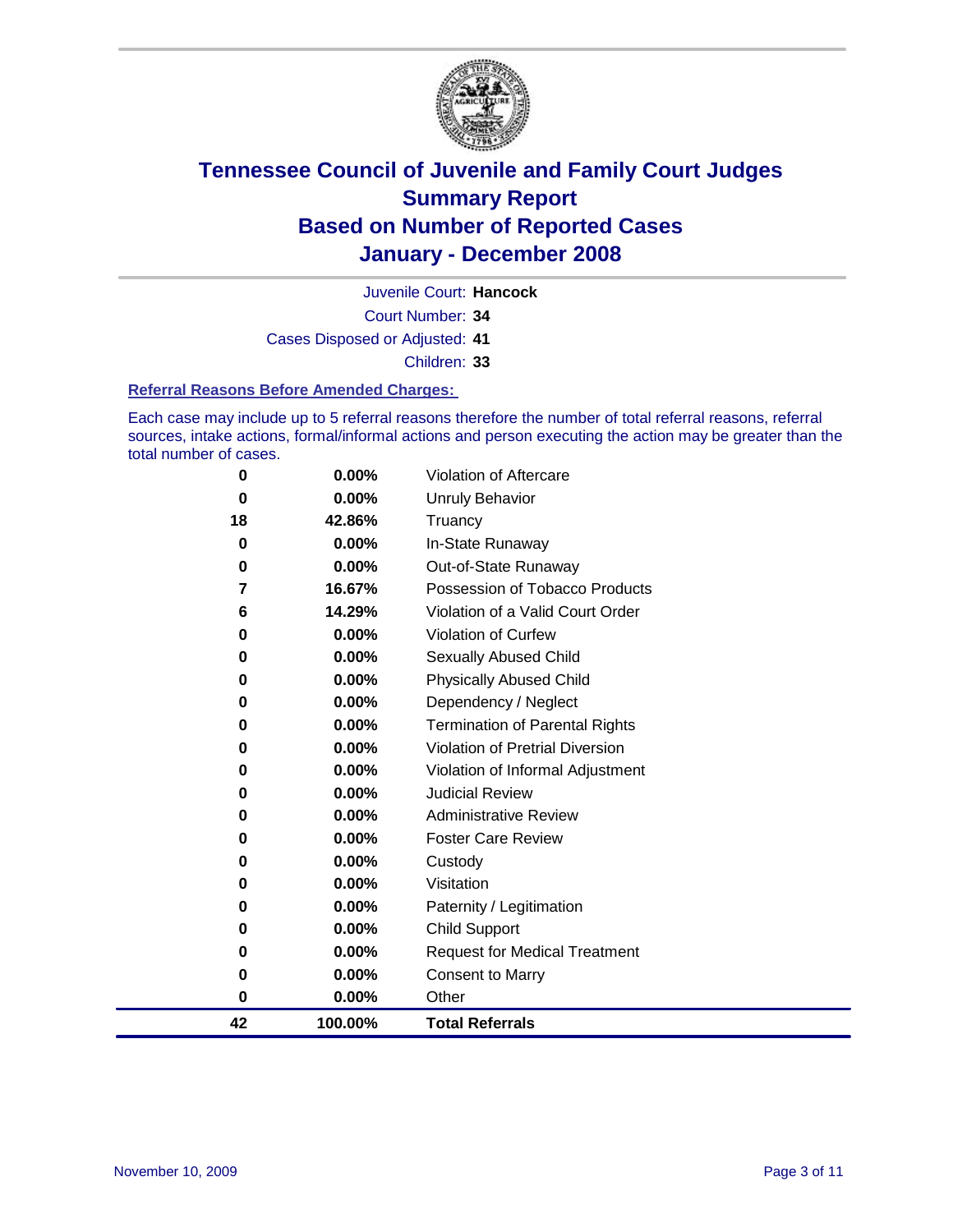

|                            |                                | Juvenile Court: Hancock           |
|----------------------------|--------------------------------|-----------------------------------|
|                            |                                | Court Number: 34                  |
|                            | Cases Disposed or Adjusted: 41 |                                   |
|                            |                                | Children: 33                      |
| <b>Referral Sources: 1</b> |                                |                                   |
| 15                         | 35.71%                         | Law Enforcement                   |
| 0                          | 0.00%                          | Parents                           |
| $\bf{0}$                   | $0.00\%$                       | <b>Relatives</b>                  |
| 0                          | $0.00\%$                       | Self                              |
| 26                         | 61.90%                         | School                            |
| $\bf{0}$                   | 0.00%                          | <b>CSA</b>                        |
| 0                          | $0.00\%$                       | <b>DCS</b>                        |
| 0                          | $0.00\%$                       | <b>Other State Department</b>     |
| 0                          | $0.00\%$                       | <b>District Attorney's Office</b> |
| 1                          | 2.38%                          | <b>Court Staff</b>                |
| 0                          | 0.00%                          | Social Agency                     |
| 0                          | $0.00\%$                       | <b>Other Court</b>                |
| 0                          | $0.00\%$                       | Victim                            |
| 0                          | $0.00\%$                       | Child & Parent                    |
| 0                          | $0.00\%$                       | Hospital                          |
| 0                          | $0.00\%$                       | Unknown                           |
| 0                          | 0.00%                          | Other                             |

### **Age of Child at Referral: 2**

| 33 | 100.00%  | <b>Total Child Count</b> |
|----|----------|--------------------------|
| 0  | 0.00%    | <b>Unknown</b>           |
| 0  | 0.00%    | Ages 19 and Over         |
| 7  | 21.21%   | Ages 17 through 18       |
| 12 | 36.36%   | Ages 15 through 16       |
| 11 | 33.33%   | Ages 13 through 14       |
| 3  | 9.09%    | Ages 11 through 12       |
| 0  | $0.00\%$ | Ages 10 and Under        |
|    |          |                          |

<sup>1</sup> If different than number of Referral Reasons (42), verify accuracy of your court's data.

**100.00% Total Referral Sources**

<sup>2</sup> One child could be counted in multiple categories, verify accuracy of your court's data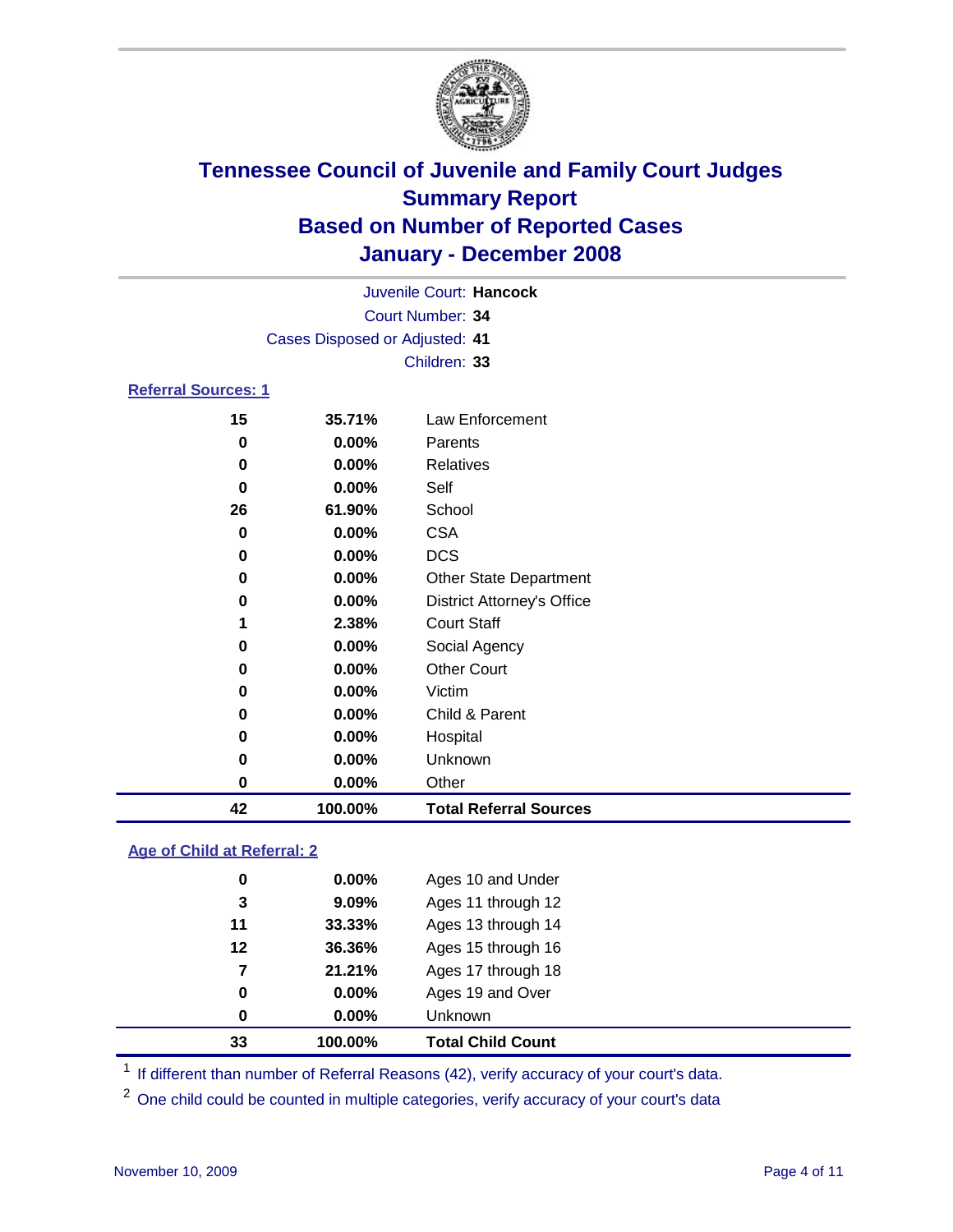

| Juvenile Court: Hancock                 |                                |                          |  |  |  |
|-----------------------------------------|--------------------------------|--------------------------|--|--|--|
| Court Number: 34                        |                                |                          |  |  |  |
|                                         | Cases Disposed or Adjusted: 41 |                          |  |  |  |
|                                         |                                | Children: 33             |  |  |  |
| Sex of Child: 1                         |                                |                          |  |  |  |
| 22                                      | 66.67%                         | Male                     |  |  |  |
| 11                                      | 33.33%                         | Female                   |  |  |  |
| 0                                       | 0.00%                          | Unknown                  |  |  |  |
| 33                                      | 100.00%                        | <b>Total Child Count</b> |  |  |  |
| Race of Child: 1                        |                                |                          |  |  |  |
| 33                                      | 100.00%                        | White                    |  |  |  |
| $\mathbf 0$                             | 0.00%                          | African American         |  |  |  |
| 0                                       | 0.00%                          | Native American          |  |  |  |
| 0                                       | 0.00%                          | Asian                    |  |  |  |
| 0                                       | 0.00%                          | Mixed                    |  |  |  |
| 0                                       | 0.00%                          | Unknown                  |  |  |  |
| 33                                      | 100.00%                        | <b>Total Child Count</b> |  |  |  |
| <b>Hispanic Origin: 1</b>               |                                |                          |  |  |  |
| $\bf{0}$                                | 0.00%                          | Yes                      |  |  |  |
| 33                                      | 100.00%                        | <b>No</b>                |  |  |  |
| $\bf{0}$                                | 0.00%                          | Unknown                  |  |  |  |
| 33                                      | 100.00%                        | <b>Total Child Count</b> |  |  |  |
| <b>School Enrollment of Children: 1</b> |                                |                          |  |  |  |
| 33                                      | 100.00%                        | Yes                      |  |  |  |
| 0                                       | 0.00%                          | <b>No</b>                |  |  |  |
| 0                                       | 0.00%                          | Unknown                  |  |  |  |
| 33                                      | 100.00%                        | <b>Total Child Count</b> |  |  |  |

One child could be counted in multiple categories, verify accuracy of your court's data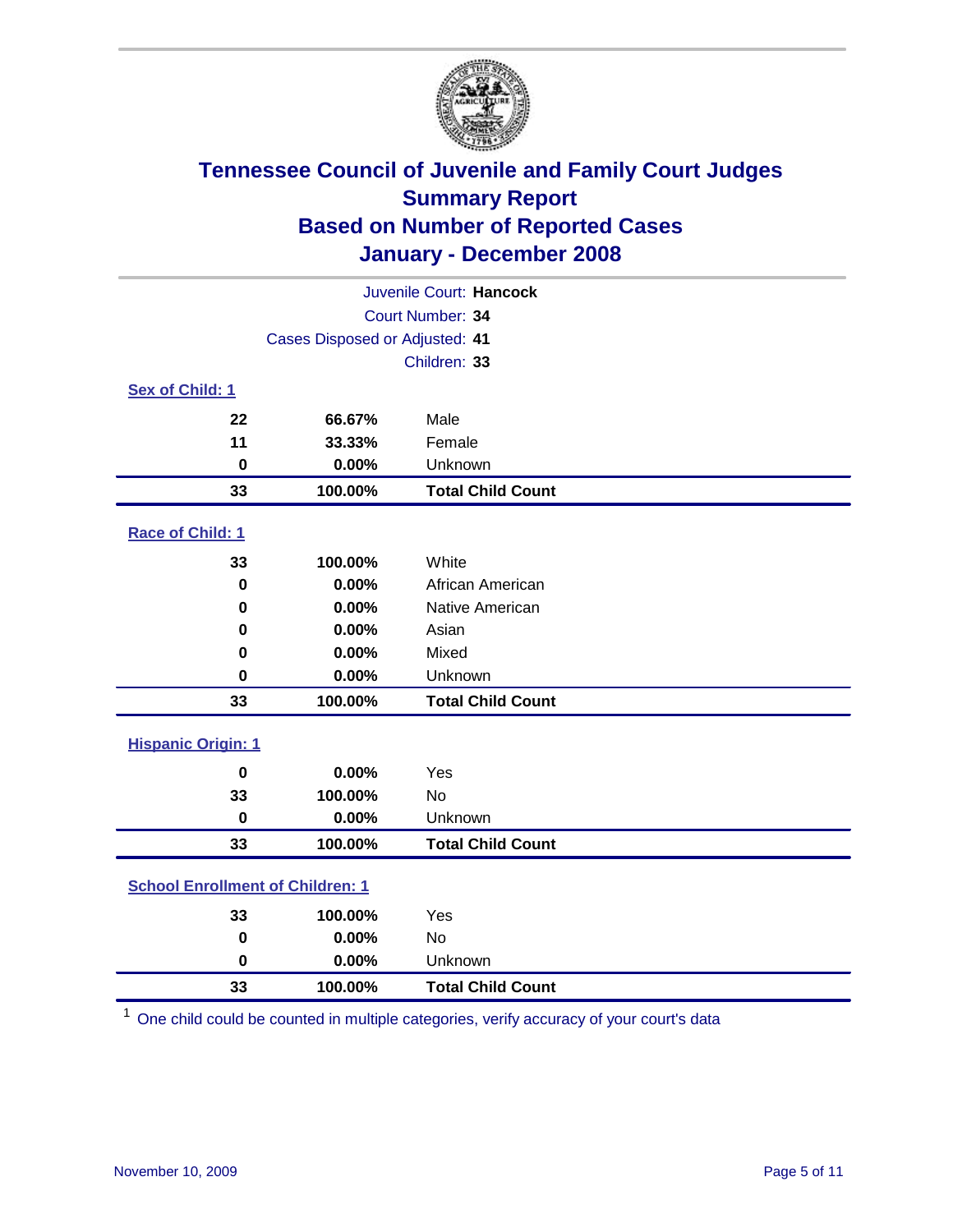

Court Number: **34** Juvenile Court: **Hancock** Cases Disposed or Adjusted: **41** Children: **33 Living Arrangement of Child at Time of Referral: 1 24.24%** With Both Biological Parents **0.00%** With Father and Stepmother **6.06%** With Mother and Stepfather **51.52%** With Mother **6.06%** With Father **9.09%** With Relatives **0.00%** With Adoptive Parents **3.03%** With Foster Family **0.00%** In a Group Home **0.00%** In a Residential Center **0.00%** In an Institution

| 33 | 100.00%  | <b>Total Child Count</b> |
|----|----------|--------------------------|
|    | $0.00\%$ | Other                    |
| 0  | $0.00\%$ | Unknown                  |
| 0  | $0.00\%$ | Independent              |
|    |          |                          |

### **Type of Detention: 2**

| 41 | 100.00%  | <b>Total Detention Count</b> |  |
|----|----------|------------------------------|--|
| 0  | $0.00\%$ | Other                        |  |
| 41 | 100.00%  | Does Not Apply               |  |
| 0  | $0.00\%$ | <b>Unknown</b>               |  |
| 0  | 0.00%    | Psychiatric Hospital         |  |
| 0  | 0.00%    | Jail - No Separation         |  |
| 0  | $0.00\%$ | Jail - Partial Separation    |  |
| 0  | 0.00%    | Jail - Complete Separation   |  |
| 0  | 0.00%    | Juvenile Detention Facility  |  |
| 0  | $0.00\%$ | Non-Secure Placement         |  |
|    |          |                              |  |

<sup>1</sup> One child could be counted in multiple categories, verify accuracy of your court's data

<sup>2</sup> If different than number of Cases (41) verify accuracy of your court's data.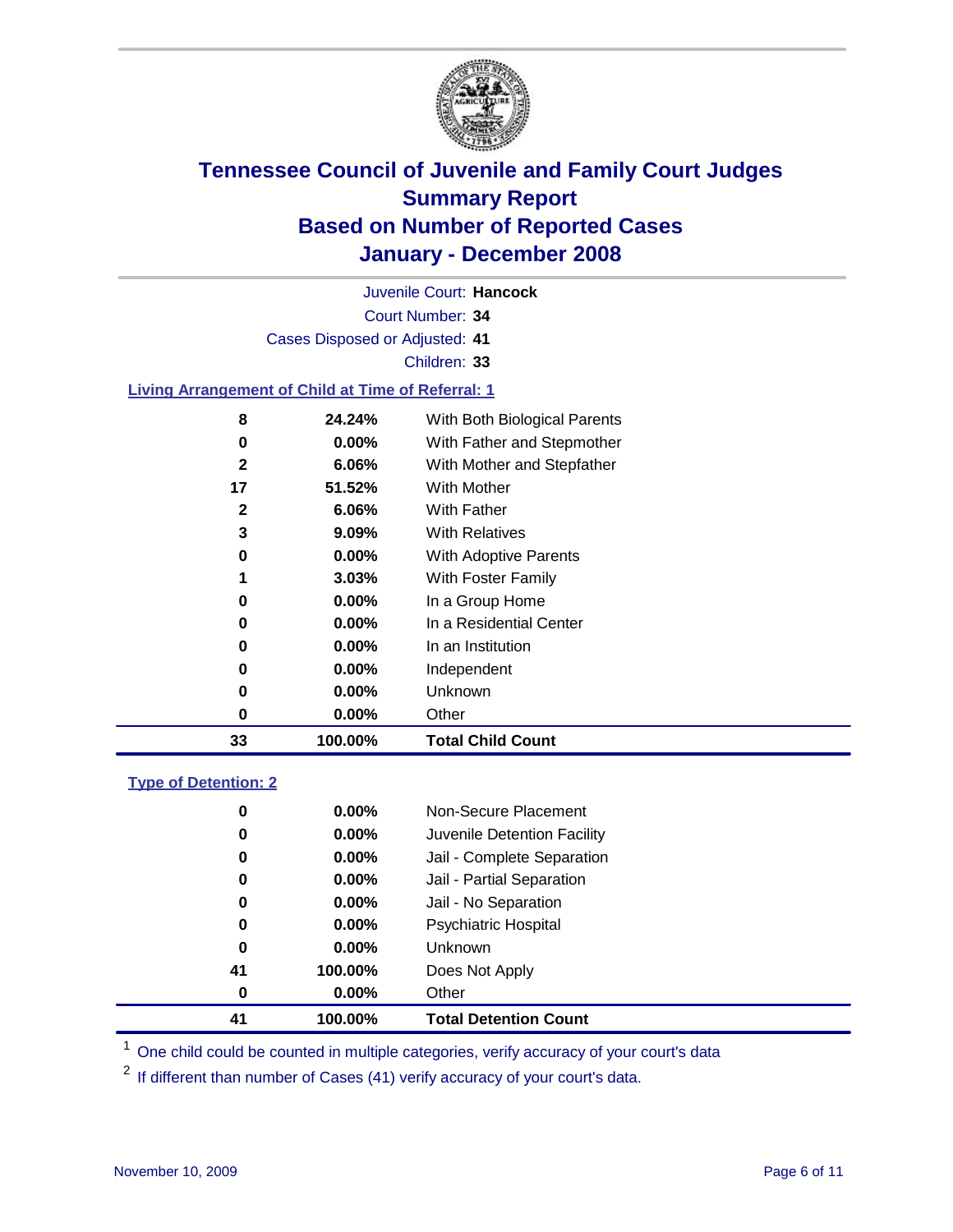

| Juvenile Court: Hancock                            |                                |                                      |  |  |  |
|----------------------------------------------------|--------------------------------|--------------------------------------|--|--|--|
|                                                    | Court Number: 34               |                                      |  |  |  |
|                                                    | Cases Disposed or Adjusted: 41 |                                      |  |  |  |
|                                                    |                                | Children: 33                         |  |  |  |
| <b>Placement After Secure Detention Hearing: 1</b> |                                |                                      |  |  |  |
| 0                                                  | 0.00%                          | Returned to Prior Living Arrangement |  |  |  |
| 0                                                  | 0.00%                          | Juvenile Detention Facility          |  |  |  |
| 0                                                  | 0.00%                          | Jail                                 |  |  |  |
| 0                                                  | 0.00%                          | Shelter / Group Home                 |  |  |  |
| 0                                                  | 0.00%                          | <b>Foster Family Home</b>            |  |  |  |
| $\bf{0}$                                           | 0.00%                          | Psychiatric Hospital                 |  |  |  |
| 0                                                  | 0.00%                          | Unknown                              |  |  |  |
| 41                                                 | 100.00%                        | Does Not Apply                       |  |  |  |
| 0.00%<br>0<br>Other                                |                                |                                      |  |  |  |
|                                                    |                                |                                      |  |  |  |
| 41                                                 | 100.00%                        | <b>Total Placement Count</b>         |  |  |  |
| <b>Intake Actions: 2</b>                           |                                |                                      |  |  |  |
| 35                                                 | 83.33%                         | <b>Petition Filed</b>                |  |  |  |
| 0                                                  | 0.00%                          | <b>Motion Filed</b>                  |  |  |  |
| 7                                                  | 16.67%                         | <b>Citation Processed</b>            |  |  |  |
| 0                                                  | 0.00%                          | Notification of Paternity Processed  |  |  |  |
| 0                                                  | 0.00%                          | Scheduling of Judicial Review        |  |  |  |
| 0                                                  | 0.00%                          | Scheduling of Administrative Review  |  |  |  |
| 0                                                  | 0.00%                          | Scheduling of Foster Care Review     |  |  |  |
| 0                                                  | 0.00%                          | Unknown                              |  |  |  |
| 0                                                  | 0.00%                          | Does Not Apply                       |  |  |  |
| $\bf{0}$                                           | 0.00%                          | Other                                |  |  |  |

<sup>1</sup> If different than number of Cases (41) verify accuracy of your court's data.

<sup>2</sup> If different than number of Referral Reasons (42), verify accuracy of your court's data.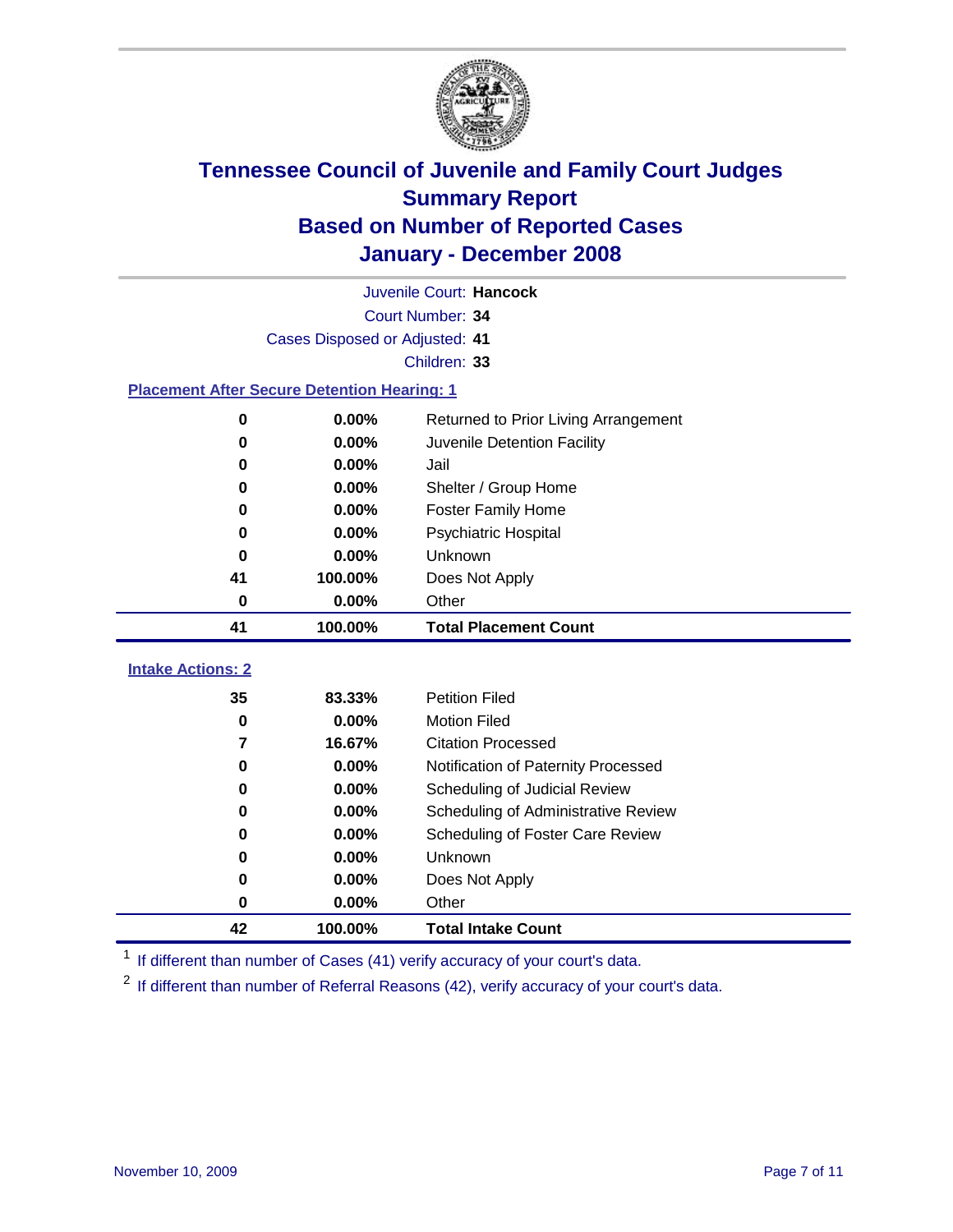

Court Number: **34** Juvenile Court: **Hancock** Cases Disposed or Adjusted: **41** Children: **33**

### **Last Grade Completed by Child: 1**

| 33 | 100.00% | <b>Total Child Count</b> |
|----|---------|--------------------------|
| 0  | 0.00%   | Other                    |
| 0  | 0.00%   | Unknown                  |
| 0  | 0.00%   | Never Attended School    |
| 1  | 3.03%   | Graduated                |
| 0  | 0.00%   | <b>GED</b>               |
| 0  | 0.00%   | Non-Graded Special Ed    |
| 0  | 0.00%   | 12th Grade               |
| 3  | 9.09%   | 11th Grade               |
| 13 | 39.39%  | 10th Grade               |
| 5  | 15.15%  | 9th Grade                |
| 5  | 15.15%  | 8th Grade                |
| 5  | 15.15%  | 7th Grade                |
| 1  | 3.03%   | 6th Grade                |
| 0  | 0.00%   | 5th Grade                |
| 0  | 0.00%   | 4th Grade                |
| 0  | 0.00%   | 3rd Grade                |
| 0  | 0.00%   | 2nd Grade                |
| 0  | 0.00%   | 1st Grade                |
| 0  | 0.00%   | Kindergarten             |
| 0  | 0.00%   | Preschool                |
| 0  | 0.00%   | Too Young for School     |

### **Enrolled in Special Education: 1**

| 33 | 100.00%  | <b>Total Child Count</b> |  |
|----|----------|--------------------------|--|
| 0  | $0.00\%$ | Unknown                  |  |
| 30 | 90.91%   | No                       |  |
| 3  | $9.09\%$ | Yes                      |  |
|    |          |                          |  |

<sup>1</sup> One child could be counted in multiple categories, verify accuracy of your court's data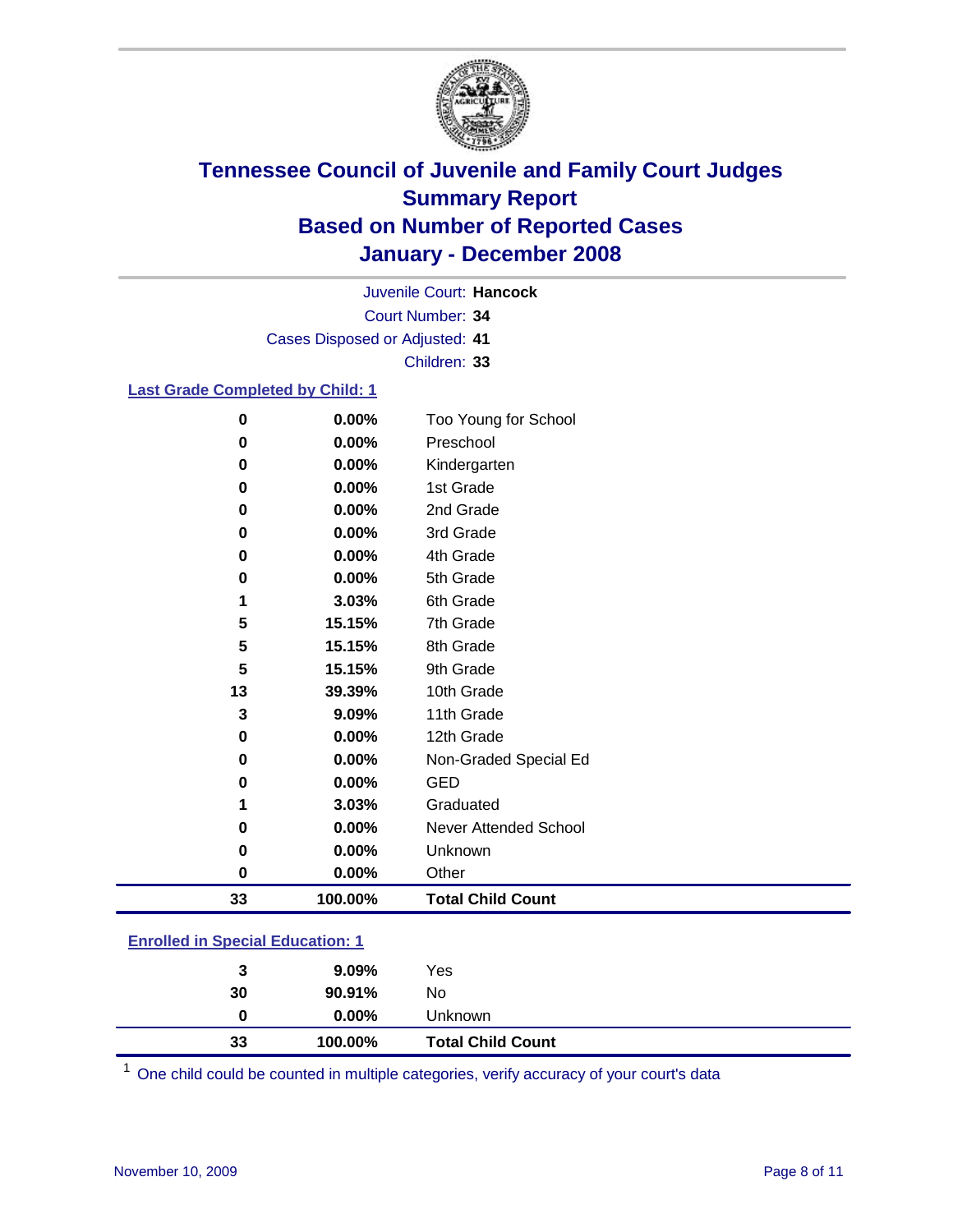

| Juvenile Court: Hancock      |                                |                           |  |  |  |
|------------------------------|--------------------------------|---------------------------|--|--|--|
|                              | Court Number: 34               |                           |  |  |  |
|                              | Cases Disposed or Adjusted: 41 |                           |  |  |  |
|                              |                                | Children: 33              |  |  |  |
| <b>Action Executed By: 1</b> |                                |                           |  |  |  |
| 42                           | 100.00%                        | Judge                     |  |  |  |
| 0                            | $0.00\%$                       | Referee                   |  |  |  |
| 0                            | $0.00\%$                       | <b>YSO</b>                |  |  |  |
| 0                            | 0.00%                          | Other                     |  |  |  |
| 0                            | 0.00%                          | Unknown                   |  |  |  |
| 42                           | 100.00%                        | <b>Total Action Count</b> |  |  |  |

### **Formal / Informal Actions: 1**

| 3  | 7.14%    | Dismissed                                        |
|----|----------|--------------------------------------------------|
| 0  | $0.00\%$ | Retired / Nolle Prosequi                         |
| 15 | 35.71%   | <b>Complaint Substantiated Delinquent</b>        |
| 24 | 57.14%   | <b>Complaint Substantiated Status Offender</b>   |
| 0  | $0.00\%$ | <b>Complaint Substantiated Dependent/Neglect</b> |
| 0  | $0.00\%$ | <b>Complaint Substantiated Abused</b>            |
| 0  | $0.00\%$ | <b>Complaint Substantiated Mentally III</b>      |
| 0  | $0.00\%$ | Informal Adjustment                              |
| 0  | $0.00\%$ | <b>Pretrial Diversion</b>                        |
| 0  | $0.00\%$ | <b>Transfer to Adult Court Hearing</b>           |
| 0  | $0.00\%$ | Charges Cleared by Transfer to Adult Court       |
| 0  | $0.00\%$ | Special Proceeding                               |
| 0  | $0.00\%$ | <b>Review Concluded</b>                          |
| 0  | $0.00\%$ | Case Held Open                                   |
| 0  | $0.00\%$ | Other                                            |
| 0  | $0.00\%$ | Unknown                                          |
| 42 | 100.00%  | <b>Total Action Count</b>                        |

<sup>1</sup> If different than number of Referral Reasons (42), verify accuracy of your court's data.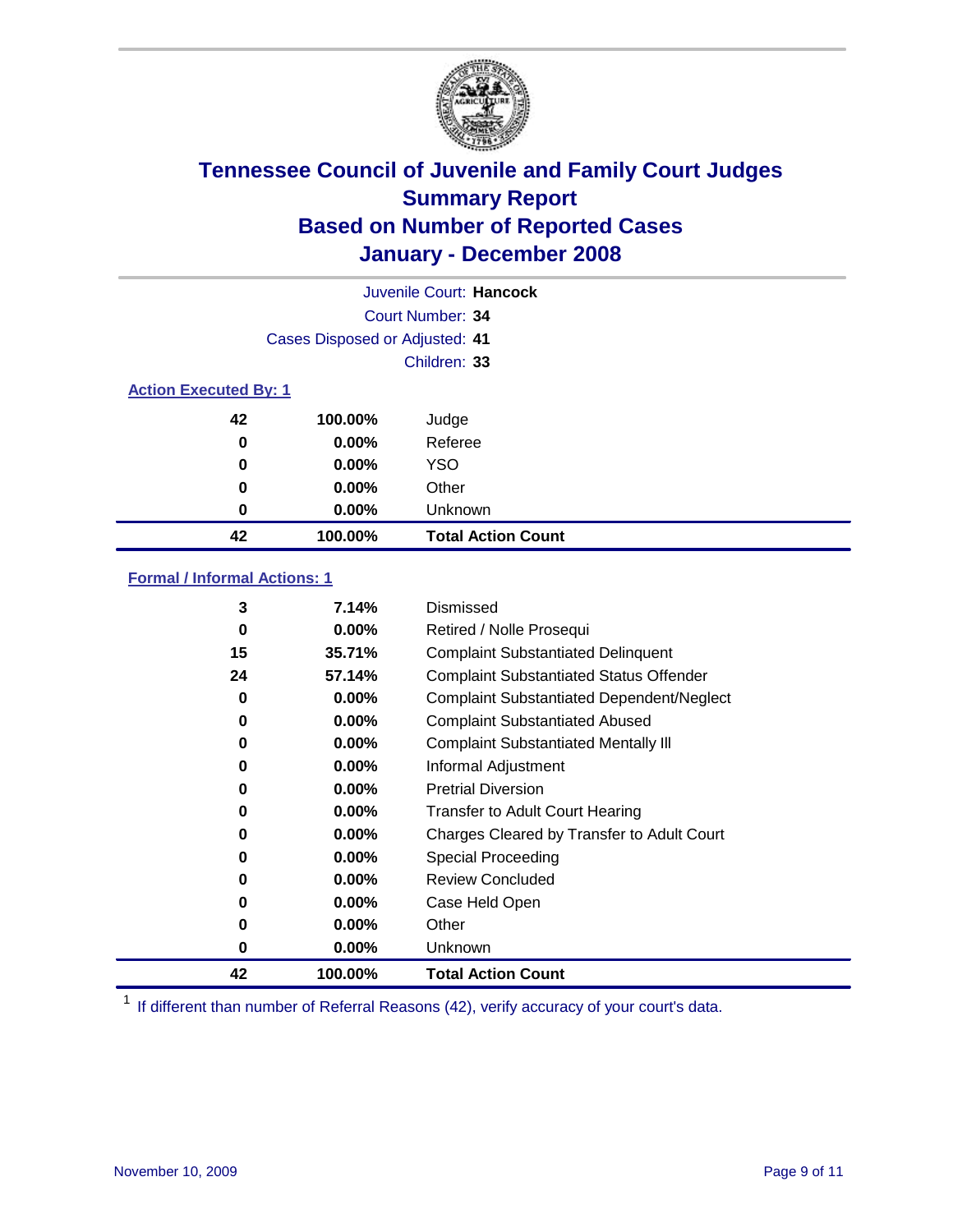

|                       |                                | Juvenile Court: Hancock                               |
|-----------------------|--------------------------------|-------------------------------------------------------|
|                       |                                | Court Number: 34                                      |
|                       | Cases Disposed or Adjusted: 41 |                                                       |
|                       |                                | Children: 33                                          |
| <b>Case Outcomes:</b> |                                | There can be multiple outcomes for one child or case. |
| 3                     | 3.06%                          | <b>Case Dismissed</b>                                 |
| 0                     | 0.00%                          | Case Retired or Nolle Prosequi                        |
| 0                     | 0.00%                          | Warned / Counseled                                    |
| 1                     | 1.02%                          | <b>Held Open For Review</b>                           |
| 0                     | 0.00%                          | Supervision / Probation to Juvenile Court             |
| 0                     | 0.00%                          | <b>Probation to Parents</b>                           |
| 11                    | 11.22%                         | Referral to Another Entity for Supervision / Service  |
| 1                     | 1.02%                          | Referred for Mental Health Counseling                 |
| 2                     | 2.04%                          | Referred for Alcohol and Drug Counseling              |
| 0                     | 0.00%                          | Referred to Alternative School                        |
| 0                     | 0.00%                          | Referred to Private Child Agency                      |
| 0                     | 0.00%                          | Referred to Defensive Driving School                  |
| 0                     | 0.00%                          | Referred to Alcohol Safety School                     |
| 0                     | 0.00%                          | Referred to Juvenile Court Education-Based Program    |
| 0                     | 0.00%                          | Driver's License Held Informally                      |
| 0                     | 0.00%                          | <b>Voluntary Placement with DMHMR</b>                 |
| 0                     | 0.00%                          | <b>Private Mental Health Placement</b>                |
| 0                     | 0.00%                          | <b>Private MR Placement</b>                           |
| 0                     | 0.00%                          | Placement with City/County Agency/Facility            |
| 0                     | 0.00%                          | Placement with Relative / Other Individual            |
| 12                    | 12.24%                         | Fine                                                  |
| 3                     | 3.06%                          | <b>Public Service</b>                                 |
| 2                     | 2.04%                          | Restitution                                           |
| 0                     | 0.00%                          | <b>Runaway Returned</b>                               |
| 0                     | 0.00%                          | No Contact Order                                      |
| 0                     | 0.00%                          | Injunction Other than No Contact Order                |
| 0                     | 0.00%                          | <b>House Arrest</b>                                   |
| 0                     | 0.00%                          | <b>Court Defined Curfew</b>                           |
| 0                     | 0.00%                          | Dismissed from Informal Adjustment                    |
| 0                     | 0.00%                          | <b>Dismissed from Pretrial Diversion</b>              |
| 0                     | 0.00%                          | Released from Probation                               |
| 0                     | 0.00%                          | <b>Transferred to Adult Court</b>                     |
| 0                     | 0.00%                          | <b>DMHMR Involuntary Commitment</b>                   |